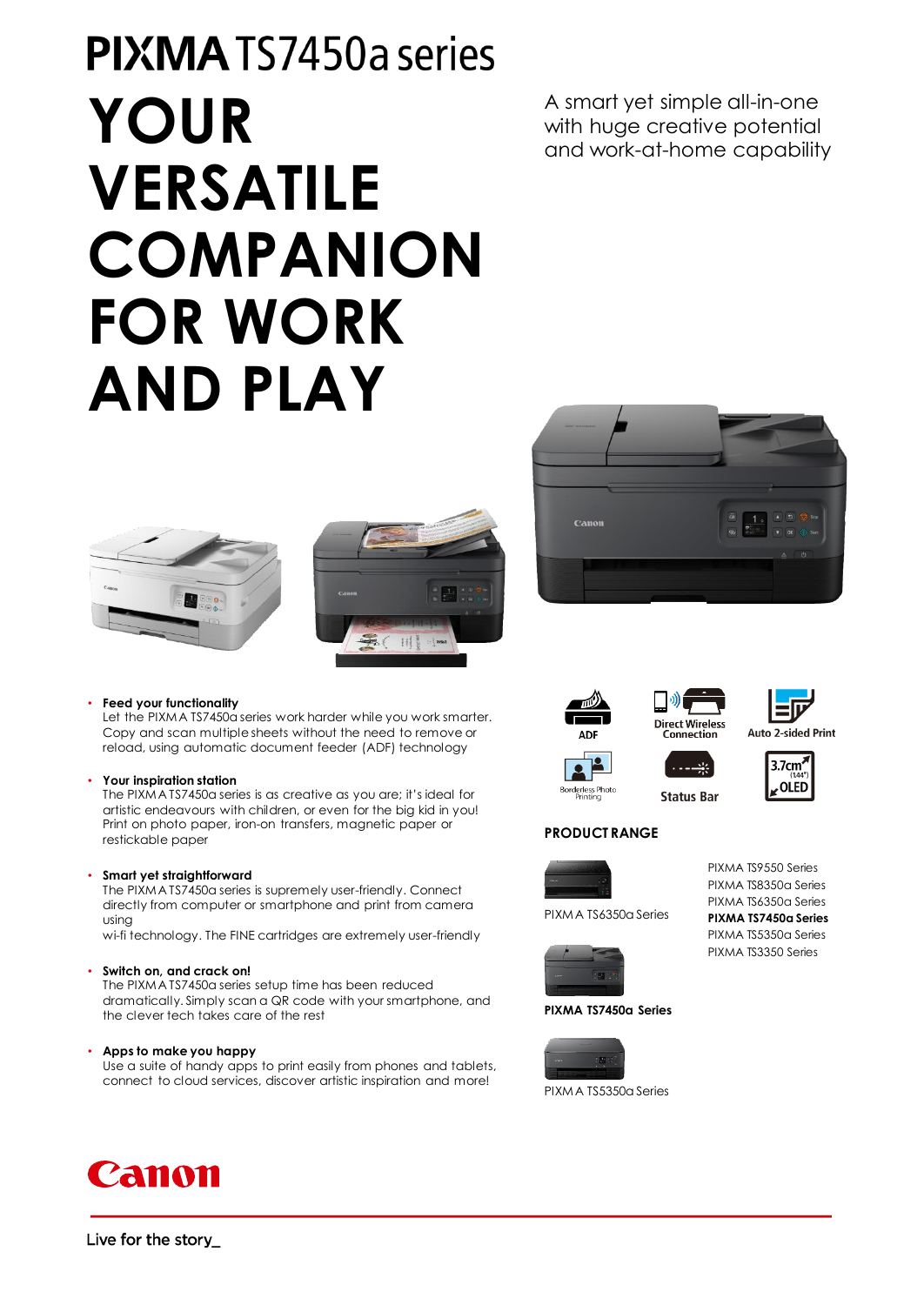## **TECHNICAL SPECIFICATIONS**

**GENERAL SPECIFICATIONS**

**PRINTER SPECIFICATIONS Print Resolution**<br> **Print Technology**<br> **Print Technology**<br>
2 FINE Cartridges (Black **Mono Print Speed** Approx. 13.0 ipm  $^{2}$ <br> **Colour Print Speed** Approx. 6.8 ipm  $^{2}$ **Colour Print Speed** 

**CARTRIDGES AND YIELDS Standard Ink Cartridges** 

**Optional XL Ink Cartridges** 

**Cartridge Yield (Photo print)** 10x15cm photo

**PAPER SUPPORT** Paper Types **Plain Paper** Plain Paper

**GENERAL SPECIFICATIONS**<br>**Model Numbers** PIXMA TS7450a (BLACK) PIXMA TS7451a (WHITE) **Functions** Wi-Fi, Print, Copy, Scan, Cloud

2 FINE Cartridges (Black and Colour)<br>Approx. 13.0 ipm <sup>[2]</sup> **Photo Print Speed** Borderless 10x15cm : Approx. 43 seconds <sup>[2]</sup> **Borderless Printing** Yes (A4, B5, Letter, 20x25cm, 13x18cm, 10x15cm, 13x13cm, 8.9x8.9cm, 17.5x25cm, 9.1x5.5cm) **Two Sided Printing** Auto Duplex Print (A4, A5, B5, Letter - plain paper)

PG-560 (Black)<br>CL-561 (Colour)<br>PG-560XL (Black) CL-561XL (Colour) **Cartridge Yield (Plain paper)** A4 colour documents printing [3] Black: 180 pages Black XL: 400 pages Colour: 180 pages Colour XL: 300 pages Black: 1408\* photos Black XL: 3252\* photos Colour: 76 photos Colour XL: 118 photos \* Estimated supplemental yield

> Canon High Resolution Paper (HR-101N) Canon Pro Platinum (PT-101) Canon Plus Glossy II (PP-201) Canon Pro Luster (LU-101) Canon Plus Semi-gloss (SG-201) Canon "Everyday Use" (GP-501) Canon Matte (MP-101) T-Shirt Transfer Envelopes Removable Photo Stickers (RP-101) Magnetic Photo Paper (MG-101) Greeting Card (manufactured by Avery and RedRiverPaper) Cardstock (manufactured by Neenah Paper and INKPRESS) Canon Red Label Superior (WOP111) Canon Oce Office Colour Paper (SAT213) Double sided Matte (MP-101D) Light Fabric Iron-on transfers (LF-101) Dark Fabric Iron-on transfers (DF-101)

## **PIXMA** TS7450a series

**Maximum Paper Input** Rear Tray: Max. 20 sheets (photo paper) or

Max. 100 sheets (plain paper) Front Cassette: Max. 100 sheets (plain paper) Automatic Document Feeder Up to 35 Sheets (1-sided) **Paper Sizes** Rear Tray: A4/A5/B5/LTR/LGL/20x25cm/13x18cm/10x15cm/ 13x13cm/8.9x8.9cm/17.5x25cm, 9.1x5.5cm, Envelopes(DL,COM10) [Custom size] width 55mm - 215.9 mm, length 89mm - 676mm Front Cassette: A4, A5, B5, LTR [Custom size] width 148.0 mm - 215.9 mm, length 210mm - 297mm **Paper Weight** Rear Tray: Plain paper 64 - 105 g/m<sup>2</sup>, Canon photo paper up to 300 g/m²<br>Front Cassette: Plain Paper: 64-105 g/m<sup>3</sup> **SCANNER SPECIFICATIONS Scanner Type** Flatbed, ADF and CIS colour scanner **Scanner Resolution (Optical)** 1200 x 2400 dpi <sup>[4]</sup> **Scanning Depth (Input / Output)** Colour: RGB each 16bit/8bit Greyscale: 16 bit / 8 bit **Maximum Document Size** Flatbed: A4, LTR (216x297mm) ADF: A4, LTR, LGL **COPIER SPECIFICATIONS sFCOT:** Approx. 20 sec.  $\frac{[5]}{[5]}$ sESAT: Approx. 4.0 ipm **Multiple Copy 199 copies max. Copy Functions Document Copy, 2-sided copy, 2-on-1,** Collated copy (ADF only) **Copy Zoom** Fit to page **INTERFACE Display Type & Size OLED** (1.44 inch) **Display Languages** 33 Languages Selectable: Japanese/English (mm & inch)/German/French/Italian/Spanish/Dutch/ Portuguese/Norwegian/Swedish/Danish/Finnish/ Russian/Czech/Hungarian/Polish/Slovene/Turkish/ Greek/Simplified Chinese/Traditional Chinese/ Korean/Indonesian/Slovakian/Estonian/ Latvian/Lithuanian/Ukrainian/Romanian/ Bulgarian/Thai/Croatian/Vietnamese **Interface Type - PC / Mac** Hi-Speed USB (B Port) Wi-Fi: IEEE802.11 b/g/n Wi-Fi Security: WPA-PSK, WPA2-PSK, WEP Wireless LAN Frequency Band: 2.4GHz **Interface Type - Other** Canon PRINT Inkiet/SELPHY app Easy-PhotoPrint Editor PIXMA Cloud Link Canon Print Service Plugin (Android) Apple AirPrint Wireless Direct WLAN PictBridge Mopria (Android)

## Canon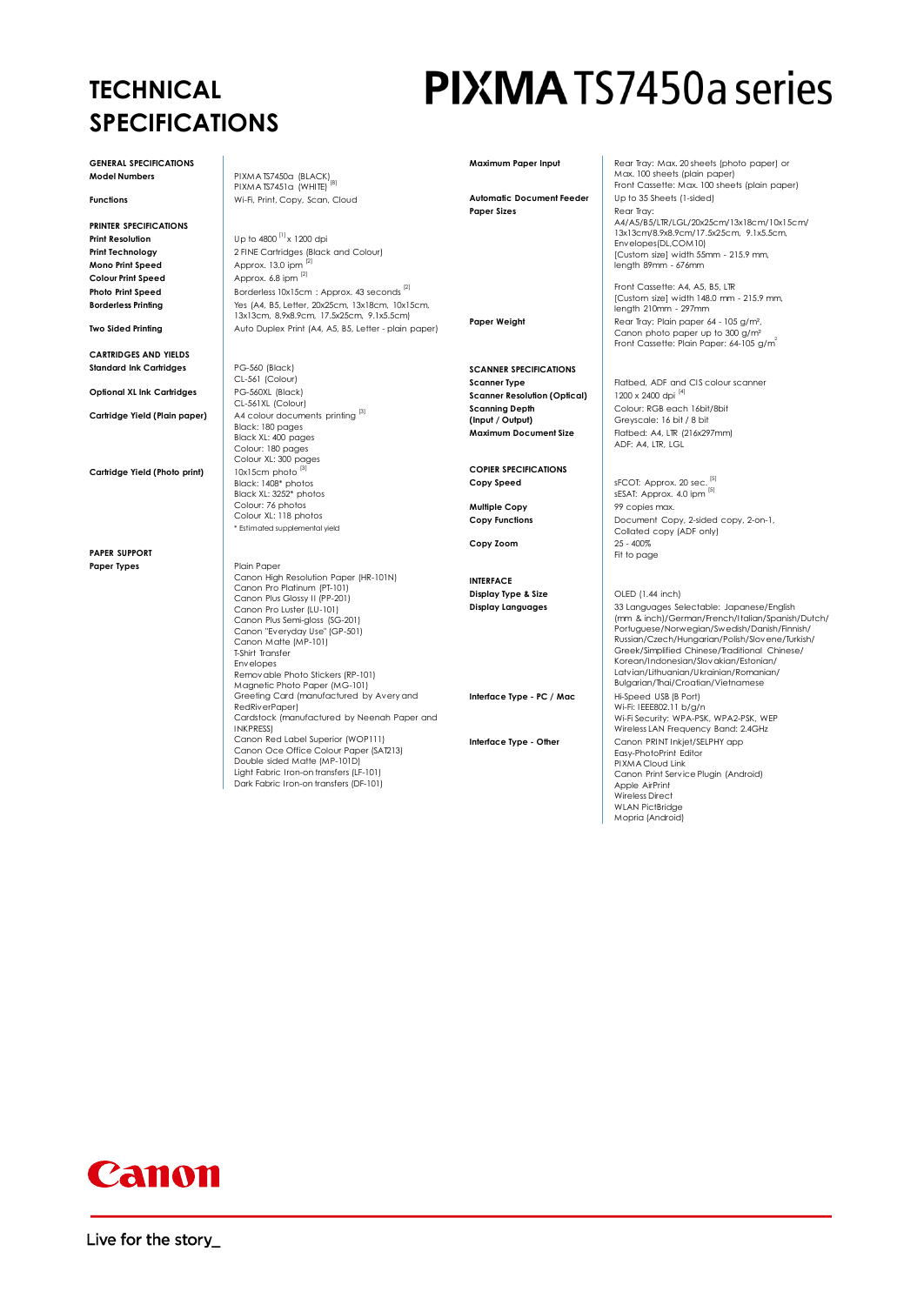## **TECHNICAL SPECIFICATIONS**

# **PIXMA** TS7450a series

**SOFTWARE** 

**Operational Requirements** 

**PHYSICAL FEATURES Weight** approx. 8.2 kg **Dimensions (W x D x H)** approx. 403 x 364 x 206 mm **Acoustic Noise Levels** approx. 42.5(A) <sup>[6]</sup> **Recommended Operating Environment Power Source AC 100-240V, 50/60Hz Power Consumption Demand Off: Approx. 0.3W** 

**Supported Operating Systems** Windows 10, Windows 8.1, Windows 7 SP1 Operation can only be guaranteed on a PC with pre-installed Windows 7 or later.

macOS 10.12. 6~macOS 10.15

**Supported Mobile Systems** iOS, iPadOS, Android, ChromeOS Display: 1024 x 768 XGA<br>Installation: Internet, CD-ROM(Windows) **Software Included** MP Driver including Scanning Utility Easy-PhotoPrint Editor (download)

Temperature: 15-30°C Humidity: 10-80%RH (no dew condensation) Standby (connected to PC via USB): Approx. 0.9W

- (scanning lamp off) Standby (all ports connected): Approx. 1.7W
- (scanning lamp is off)<br>Time to enter Standby mode: 10min 7sec<br>Copying: Approx. 14W <sup>[7]</sup>
- **Footnotes**
	- $\frac{1}{10}$  ink droplets can be placed with a minimum pitch of 1/4800 inch <sup>[2]</sup> Document print speeds are the averages of ESAT in Office Category Test for the default
	- simplex mode, ISO/IEC 24734. Photo print speed is based on the default setting using ISO/JIS-SCID N2 on Photo Paper Plus
	- Glossy II and does not take into account data processing time on host computer. [3] Declared yield value in accordance with ISO/IEC 24711 standard. Values obtained by
	- continuous printing. [4] Optical resolution is a measure of maximum hardware sampling resolution, based on ISO
	- 14473 standard. [5] Copy speeds are the average of sFCOT and sESAT, ISO/IEC 29183. Copy speed may vary depending on document complexity, copy mode, page coverage, type of paper used etc. and does not take into account warming up time.
	- [6] Acoustic Noise is measured based on ISO7779 standard(colour printing) with default setting.
	- [7] When copying ISO/JIS-SCID N2 (printed by inkjet printer) on A4 size plain paper using default settings.
	- [8] Some colours may not be available in your region.

#### **Standard disclaimers**

All specifications subject to change without notice.

Print speed may vary depending on system configuration, interface, software, document complexity, print mode, page coverage, type of paper used etc.

Ink yield may vary depending on texts/photos printed, applications software used, print<br>mode and type of paper used. For yield information see www.canon-europe.com/ink/vield mode and type of paper used. For yield information see www.canon-eu Scan speed may vary depending on system configuration, interface, software, scan mode settings and document size etc.

All brand and product names are trademarks of their respective companies. Microsoft, Windows and the Windows logo are trademarks, or registered trademarks of

Microsoft Corporation in the United States and/or other countries.

Canon Inc. canon.com Canon Europe canon-europe.com English edition Canon Europa NV 2022